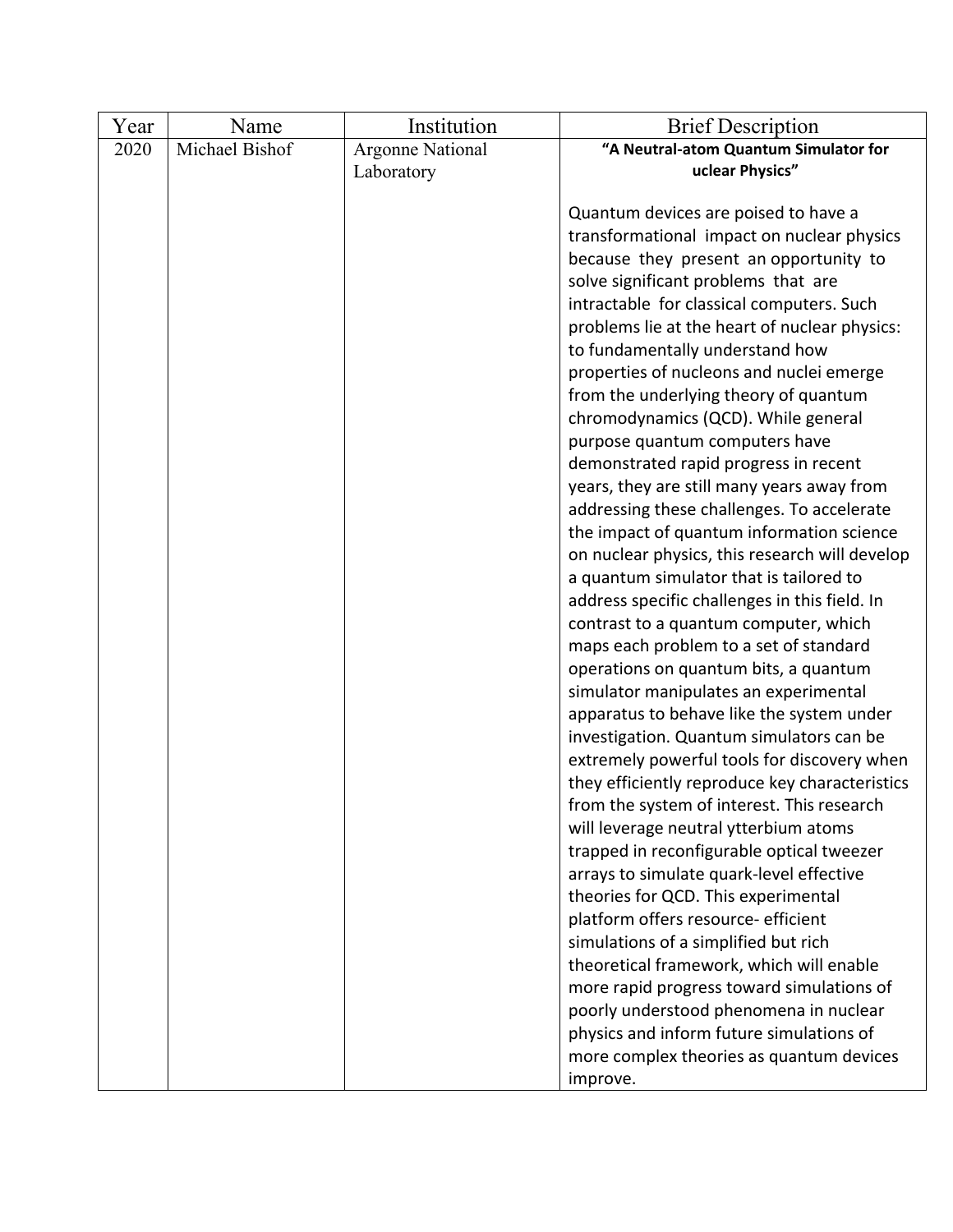| 2020 | Ronald Fernando | Massachusetts institute of | "Laser Spectroscopy of Exotic Atoms and         |
|------|-----------------|----------------------------|-------------------------------------------------|
|      | Garcia Ruiz     | Technology                 | <b>Molecules Containing Octupole-Deformed</b>   |
|      |                 |                            | Nuclei"                                         |
|      |                 |                            |                                                 |
|      |                 |                            | Atomic nuclei with certain numbers of           |
|      |                 |                            | protons and neutrons can exhibit large          |
|      |                 |                            | variations in their nuclear density             |
|      |                 |                            | distributions. The region of actinide nuclei -  |
|      |                 |                            | those having more than 88 protons $(Z > 88)$ -  |
|      |                 |                            | is especially interesting, as it is expected to |
|      |                 |                            | exhibit unique pear-like nuclear shapes         |
|      |                 |                            | (octupole deformation). This exotic             |
|      |                 |                            | deformation causes a large enhancement of       |
|      |                 |                            | their symmetry-violating nuclear properties.    |
|      |                 |                            | Measurements of these nuclear properties        |
|      |                 |                            | can provide answers to some of the most         |
|      |                 |                            | pressing questions of modern physics, such as   |
|      |                 |                            | the origin of the matter-antimatter             |
|      |                 |                            | asymmetry of our universe, and the              |
|      |                 |                            | properties of dark matter. Hence, these         |
|      |                 |                            | nuclei offer distinct laboratories to           |
|      |                 |                            |                                                 |
|      |                 |                            | investigate the emergence of nuclear            |
|      |                 |                            | phenomena, to study the fundamental             |
|      |                 |                            | symmetries of nature, and to search for new     |
|      |                 |                            | physics beyond the Standard Model of            |
|      |                 |                            | particle physics. Despite their importance,     |
|      |                 |                            | our experimental knowledge of these nuclei      |
|      |                 |                            | is severely lacking. These exotic forms of      |
|      |                 |                            | matter belong to a frontier of the nuclear      |
|      |                 |                            | chart that has been particularly challenging to |
|      |                 |                            | produce and to study with necessary detail.     |
|      |                 |                            | This proposal aims to perform precision laser   |
|      |                 |                            | spectroscopy measurements of atoms and          |
|      |                 |                            | molecules containing short-lived exotic         |
|      |                 |                            | actinide nuclei, which will be uniquely         |
|      |                 |                            | produced at the new Facility for Rare Isotope   |
|      |                 |                            | Beams (FRIB) in the US. Precision               |
|      |                 |                            | measurements of atoms containing exotic         |
|      |                 |                            | actinide nuclei will provide their nuclear      |
|      |                 |                            | electromagnetic properties. These properties    |
|      |                 |                            | are critical to understand the microscopic and  |
|      |                 |                            | collective structure of octupole deformed       |
|      |                 |                            | nuclei, and will establish important            |
|      |                 |                            | benchmarks for the development of               |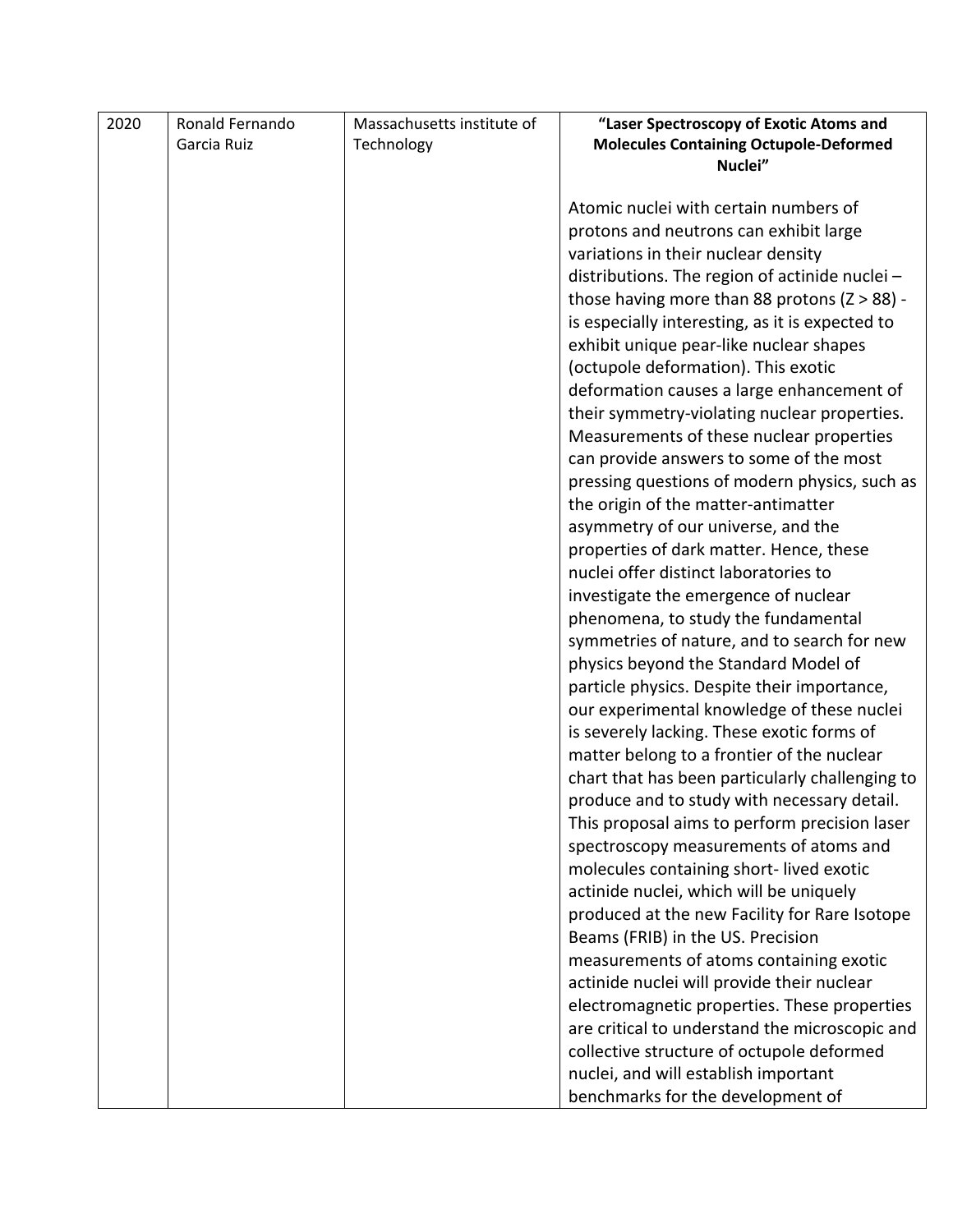|      |            |                                 | theoretical models. A complementary part of<br>this project will be focused on the study of<br>molecules containing exotic isotopes of Th<br>(Z=90) and Pa (Z=91). These molecules are of<br>particular interest for the study of<br>fundamental symmetries, as their octupole-<br>deformed nuclei produce an enhancement of<br>more than three orders of magnitude for<br>their parity- and time-reversal violating<br>properties. This nuclear enhancement is<br>further amplified by the exceptionally high<br>sensitivity of molecular systems to these<br>effects, providing ideal laboratories to<br>explore the violation of fundamental<br>symmetries.                                                                                                                                                                                                                                                                                                                                                    |
|------|------------|---------------------------------|-------------------------------------------------------------------------------------------------------------------------------------------------------------------------------------------------------------------------------------------------------------------------------------------------------------------------------------------------------------------------------------------------------------------------------------------------------------------------------------------------------------------------------------------------------------------------------------------------------------------------------------------------------------------------------------------------------------------------------------------------------------------------------------------------------------------------------------------------------------------------------------------------------------------------------------------------------------------------------------------------------------------|
| 2020 | Kyle Leach | <b>Colorado School of Mines</b> | "The BeEST: A Search for keV-Scale Sterile<br><b>Neutrinos using Superconducting Quantum</b><br>Sensors"<br>The search for sterile neutrinos is perhaps<br>the brightest possibilities in our quest for<br>understanding the microscopic nature of<br>the observed dark matter (DM) in our<br>Universe. Sterile neutrinos - unlike the<br>active neutrinos in the Standard Model - do<br>not interact with normal matter as they<br>move through space, and are thus best<br>observed using their mass signature. In this<br>work, complete momentum reconstruction<br>of electron-capture (EC) nuclear decay is<br>employed to perform a search for sterile<br>neutrinos in the keV mass range that is<br>10,000 times more sensitive than previous<br>experiments. This is achieved using the EC<br>decay of radioactive beryllium-7 atoms<br>implanted into sensitive superconducting<br>tunnel junctions (STJs) - an experiment<br>nicknamed the BeEST ("beast") for<br>Beryllium Electron capture in STjs. A |
|      |            |                                 | discovery signature in the BeEST<br>experiment would be a small fraction of<br>these decays where the daughter (lithium-<br>7) atomic recoil peaks are shifted to lower                                                                                                                                                                                                                                                                                                                                                                                                                                                                                                                                                                                                                                                                                                                                                                                                                                           |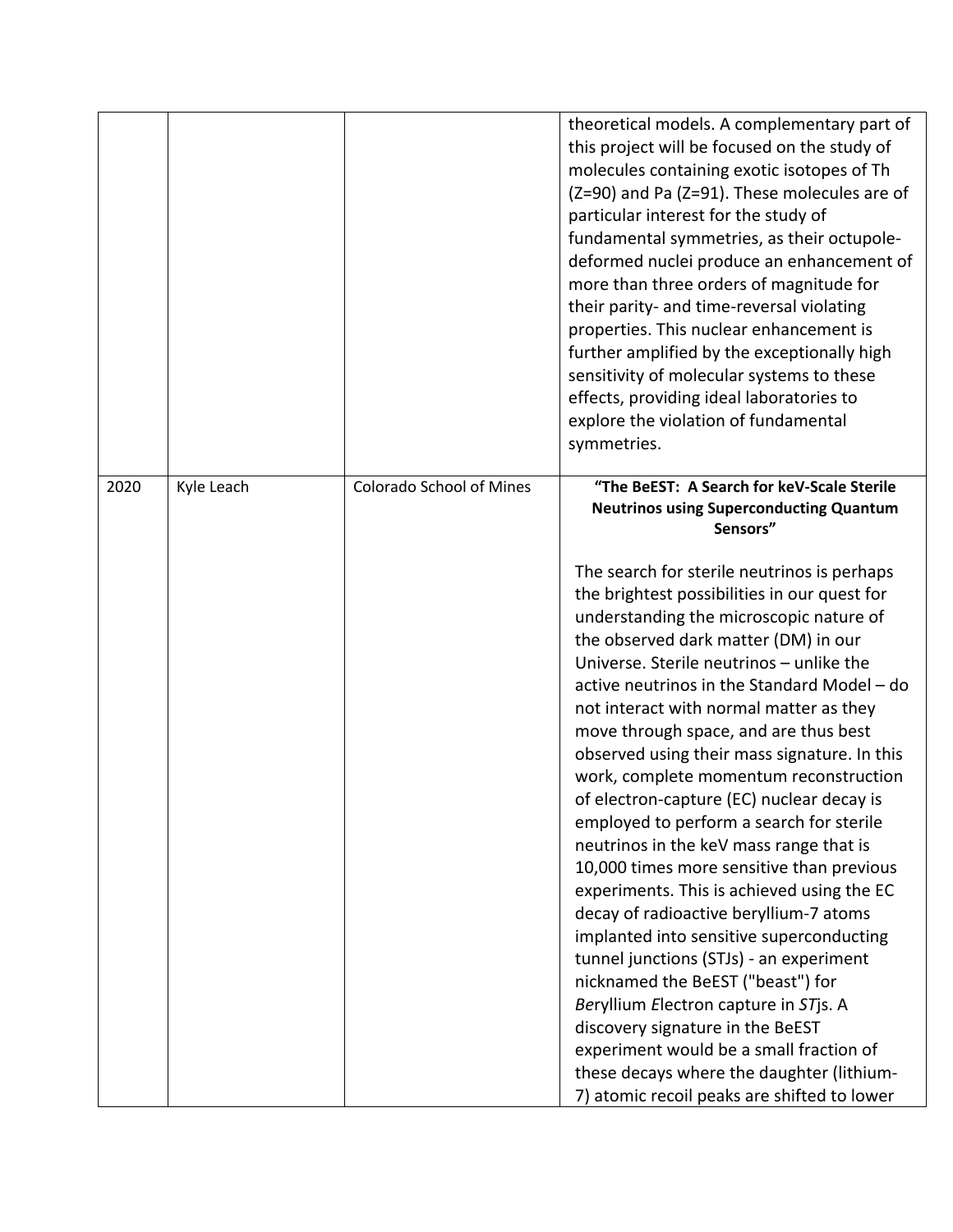|      |                   |                                | energies from momentum conservation<br>with these new, heavy sterile neutrinos.<br>This approach is a uniquely powerful<br>experimental method since it relies only on<br>the well-motivated existence of this new<br>type of neutrino, and not on how they<br>might hypothetically interact with normal<br>matter.                                                                                                                                                                                                                                                                                                                                                                                                                                                                                                                                                                                                                                                                                                                                                                                                                                                                                                                                                                                                                                                                                                                                                                                                                                                                                                                                                                                                                                                                                                                         |
|------|-------------------|--------------------------------|---------------------------------------------------------------------------------------------------------------------------------------------------------------------------------------------------------------------------------------------------------------------------------------------------------------------------------------------------------------------------------------------------------------------------------------------------------------------------------------------------------------------------------------------------------------------------------------------------------------------------------------------------------------------------------------------------------------------------------------------------------------------------------------------------------------------------------------------------------------------------------------------------------------------------------------------------------------------------------------------------------------------------------------------------------------------------------------------------------------------------------------------------------------------------------------------------------------------------------------------------------------------------------------------------------------------------------------------------------------------------------------------------------------------------------------------------------------------------------------------------------------------------------------------------------------------------------------------------------------------------------------------------------------------------------------------------------------------------------------------------------------------------------------------------------------------------------------------|
| 2020 | Alessandro Lovato | Argonne National<br>Laboratory | "A Unified Picture of Long- and Short-range<br><b>Dynamics of Atomic Nuclei"</b><br>Atomic nuclei are self-bound systems of fermions<br>that display emergent quantum-<br>mechanical phenomena. Testing their structure<br>and reactions at low energies is the primary<br>focus of domestic experimental facilities,<br>including the Argonne Tandem Linac Accelerator<br>System, the National Superconducting Cyclotron<br>Laboratory, and the Facility for Rare Isotope<br>Beams. Experiments at Thomas Jefferson<br>Laboratory and the forthcoming Electron-Ion<br>Collider probe the internal structure of the<br>nucleus and the interplay between nucleonic<br>and partonic degrees of freedom by examining<br>short-distance phenomena. The main objective<br>of this research is to connect the physics scope<br>of the domestic nuclear experimental program.<br>It provides a unified theoretical picture of the<br>long-range structure and short-range dynamics<br>of atomic nuclei starting from the individual<br>interactions among their constituents: neutrons<br>and protons. The research project enables<br>breakthrough developments of the nuclear<br>Green's Monte Carlo methods, currently limited<br>to nuclei with up to A=12 nucleons. This project<br>capitalizes on high-performance computing<br>resources, including the forthcoming exascale<br>machines, and entails the development of novel<br>representations of the nuclear wave functions in<br>terms of artificial neural networks. Besides<br>covering many areas in nuclear physics, this<br>research has critical applications in high-energy<br>physics, specifically on the neutrino-oscillation<br>programs. It also impacts multi-messenger<br>astrophysics, as high-density nuclear dynamics is<br>imprinted in the gravitational-waves and |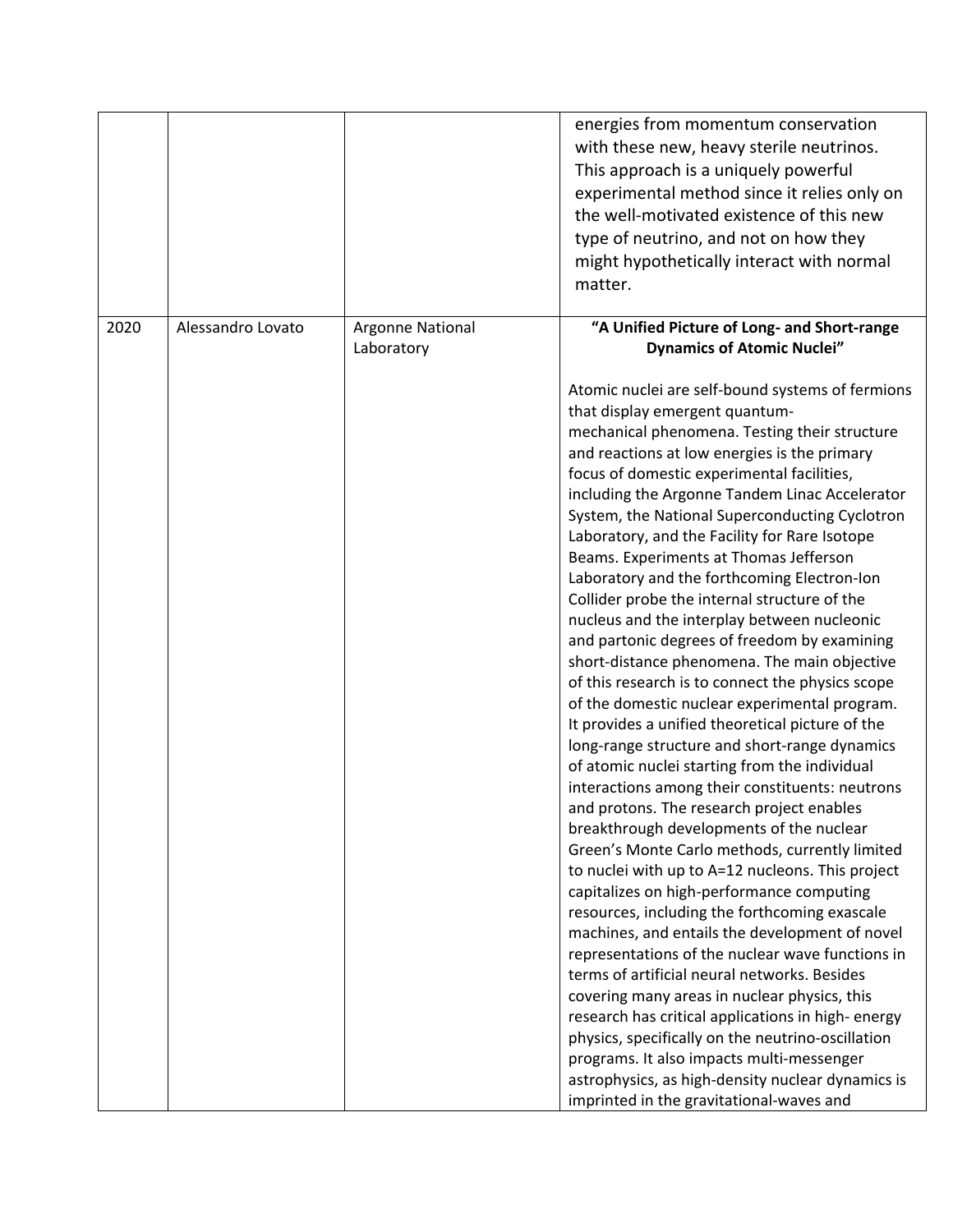|      |              |                    | neutrino-emission signals of merging neutron                                         |
|------|--------------|--------------------|--------------------------------------------------------------------------------------|
|      |              |                    | stars.                                                                               |
|      |              |                    |                                                                                      |
| 2020 | David Radice | Pennsylvania State | "Exascale Simulations of Neutron Str Mergers"                                        |
|      |              | University         |                                                                                      |
|      |              |                    | Gravitational waves and electromagnetic                                              |
|      |              |                    | radiation from colliding neutron stars (NSs)                                         |
|      |              |                    | encode precious information about the internal                                       |
|      |              |                    | structure and composition of NSs and reveal                                          |
|      |              |                    | the explosions in which some of the most                                             |
|      |              |                    | heavy elements, such as gold, platinum, and                                          |
|      |              |                    | uranium are formed. Relativistic heavy-ion                                           |
|      |              |                    | collisions and experiments such as PREX here                                         |
|      |              |                    | on Earth are probing the nature of matter                                            |
|      |              |                    | under extreme conditions. The nuclear physics                                        |
|      |              |                    | involved in the creation of the heavy elements                                       |
|      |              |                    | will be more tightly constrained as FRIB comes                                       |
|      |              |                    | online in the next years. However, as                                                |
|      |              |                    | observations and laboratory measurements                                             |
|      |              |                    | improve, so must the theoretical understanding                                       |
|      |              |                    | of NS mergers in order to maximize the science                                       |
|      |              |                    | return from these large scale investments. Ab-                                       |
|      |              |                    | initio supercomputer simulations are the only                                        |
|      |              |                    | tool able to bridge astronomical observations                                        |
|      |              |                    | and laboratory experiments and connect them                                          |
|      |              |                    | to the merger dynamics. However, current<br>simulation results are affected by large |
|      |              |                    | systematic errors stemming from the inability                                        |
|      |              |                    | to resolve all spatial and temporal scales in                                        |
|      |              |                    | mergers and by their approximate treatments                                          |
|      |              |                    | of neutrinos. This project aims to overcome                                          |
|      |              |                    | these limitations by developing a new                                                |
|      |              |                    | simulation infrastructure able to leverage next-                                     |
|      |              |                    | generation supercomputer hardware, enabling                                          |
|      |              |                    | calculations at unprecedented resolutions and                                        |
|      |              |                    | extending over long timescales. One of the key                                       |
|      |              |                    | deliverables is a new neutrino transport solver                                      |
|      |              |                    | including general-relativistic and quantum                                           |
|      |              |                    | kinetic effects using the filtered spherical                                         |
|      |              |                    | harmonics and Galerkin methods, some of the                                          |
|      |              |                    | most sophisticated approaches developed in                                           |
|      |              |                    | the applied mathematics and computational                                            |
|      |              |                    | physics communities. This project develops the                                       |
|      |              |                    | theory foundations needed to address some of                                         |
|      |              |                    | the most pressing questions in nuclear                                               |
|      |              |                    | astrophysics such as the nature of matter                                            |
|      |              |                    | inside NSs and the astrophysical site of                                             |
|      |              |                    | production of the heavy elements.                                                    |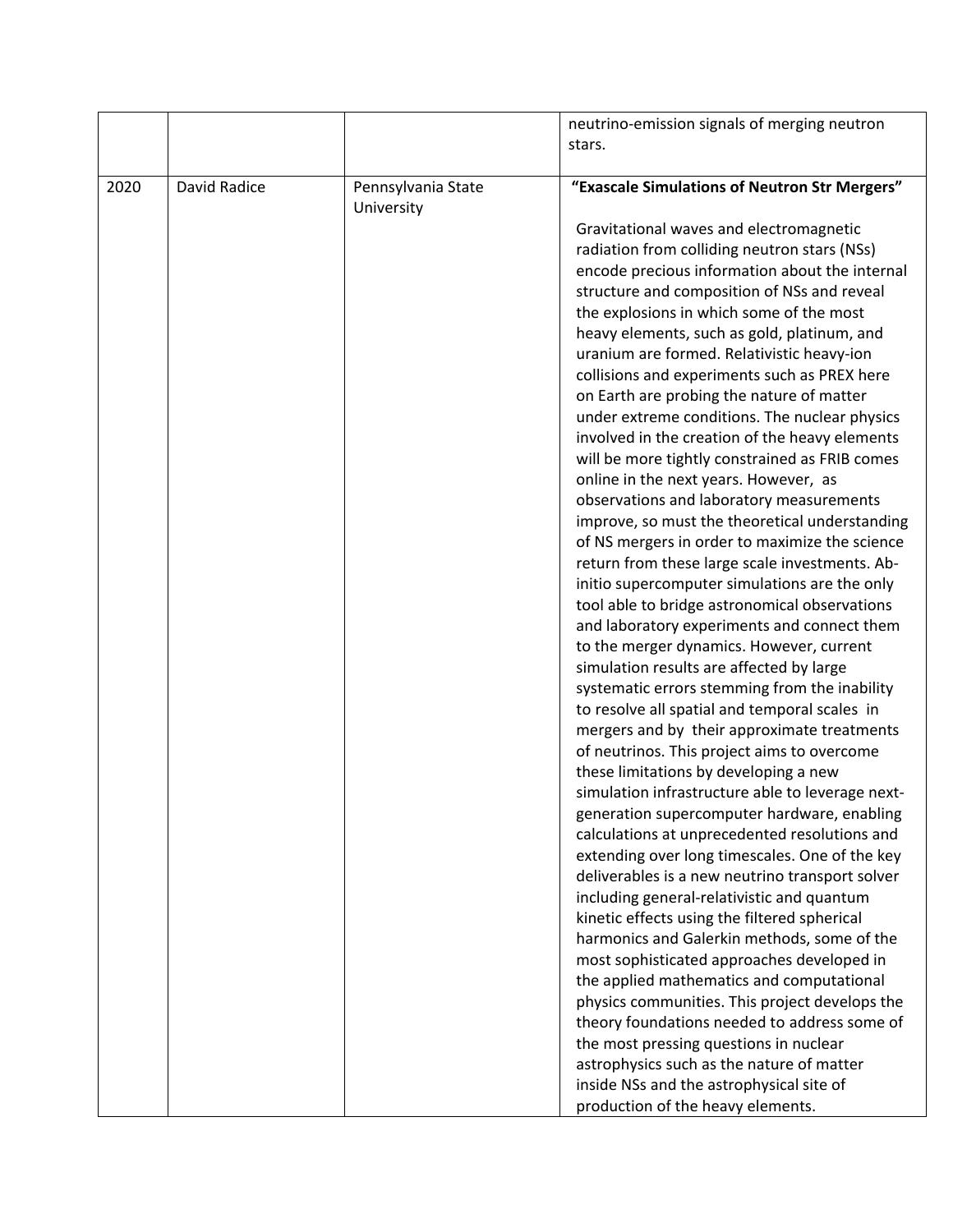| 2020 | Nobuo Sato | Thomas Jefferson National   | "Next Generation of QCD Global Analysis for                                               |
|------|------------|-----------------------------|-------------------------------------------------------------------------------------------|
|      |            | <b>Accelerator Facility</b> | <b>Hadronic Physics"</b>                                                                  |
|      |            |                             |                                                                                           |
|      |            |                             | Understanding the internal structure of protons                                           |
|      |            |                             | and neutrons, which are the fundamental building                                          |
|      |            |                             | blocks of atomic nuclei and thus of all the stars,                                        |
|      |            |                             | planets and most visible matter in the universe, is                                       |
|      |            |                             | one of mankind's major challenges. With more                                              |
|      |            |                             | than 50 years of experimental and theoretical                                             |
|      |            |                             | effort, we now understand that protons and                                                |
|      |            |                             | neutrons (or collectively "nucleons") are                                                 |
|      |            |                             | composed of more fundamental quark                                                        |
|      |            |                             | constituents bound together by gluons with                                                |
|      |            |                             | strong forces governed by the theory of Quantum                                           |
|      |            |                             | Chromodynamics (QCD). Unlike any other known                                              |
|      |            |                             | phenomenon in Nature, the confinement                                                     |
|      |            |                             | property of QCD means that quarks and gluons                                              |
|      |            |                             | can never be observed in isolation in any particle                                        |
|      |            |                             | detector. Moreover, in contrast to other systems,                                         |
|      |            |                             | such as atoms or molecules, there is no "still"                                           |
|      |            |                             | picture for the internal quark and gluon structure                                        |
|      |            |                             | of nucleons and nuclei, and the internal structure                                        |
|      |            |                             | can only be characterized through quantum                                                 |
|      |            |                             | correlation functions (QCFs), such as parton                                              |
|      |            |                             | distribution functions, transverse momentum                                               |
|      |            |                             | dependent distributions, and generalized parton                                           |
|      |            |                             | distributions. The greatest challenge is therefore                                        |
|      |            |                             | to map out these QCFs using data from                                                     |
|      |            |                             | experiments that only detect particles such as                                            |
|      |            |                             | hadrons, photons and leptons. With the ongoing                                            |
|      |            |                             | 12 GeV nuclear physics program at Jefferson Lab,                                          |
|      |            |                             | the Relativistic Heavy Ion Collider at Brookhaven                                         |
|      |            |                             | National Lab, and other facilities around the                                             |
|      |            |                             | world, as well as the future Electron-Ion Collider                                        |
|      |            |                             | (EIC) in the US, we are at the threshold of imaging                                       |
|      |            |                             | the nucleon's internal 3-dimensional quark and                                            |
|      |            |                             | gluon structure in the theoretical framework of                                           |
|      |            |                             | QCD for the first time. The new facilities will                                           |
|      |            |                             | deliver unprecedented quantities of high-                                                 |
|      |            |                             | precision data, posing new opportunities and                                              |
|      |            |                             | challenges for accessing a variety of QCFs. The                                           |
|      |            |                             |                                                                                           |
|      |            |                             | goal of this project is to meet these challenges by<br>developing the next generation QCD |
|      |            |                             | "FemtoAnalyzer" to assimilate information about                                           |
|      |            |                             |                                                                                           |
|      |            |                             | various types of QCFs from experimental data at                                           |
|      |            |                             | the femtometer scale. The project integrates                                              |
|      |            |                             | modern developments in nuclear theory, data                                               |